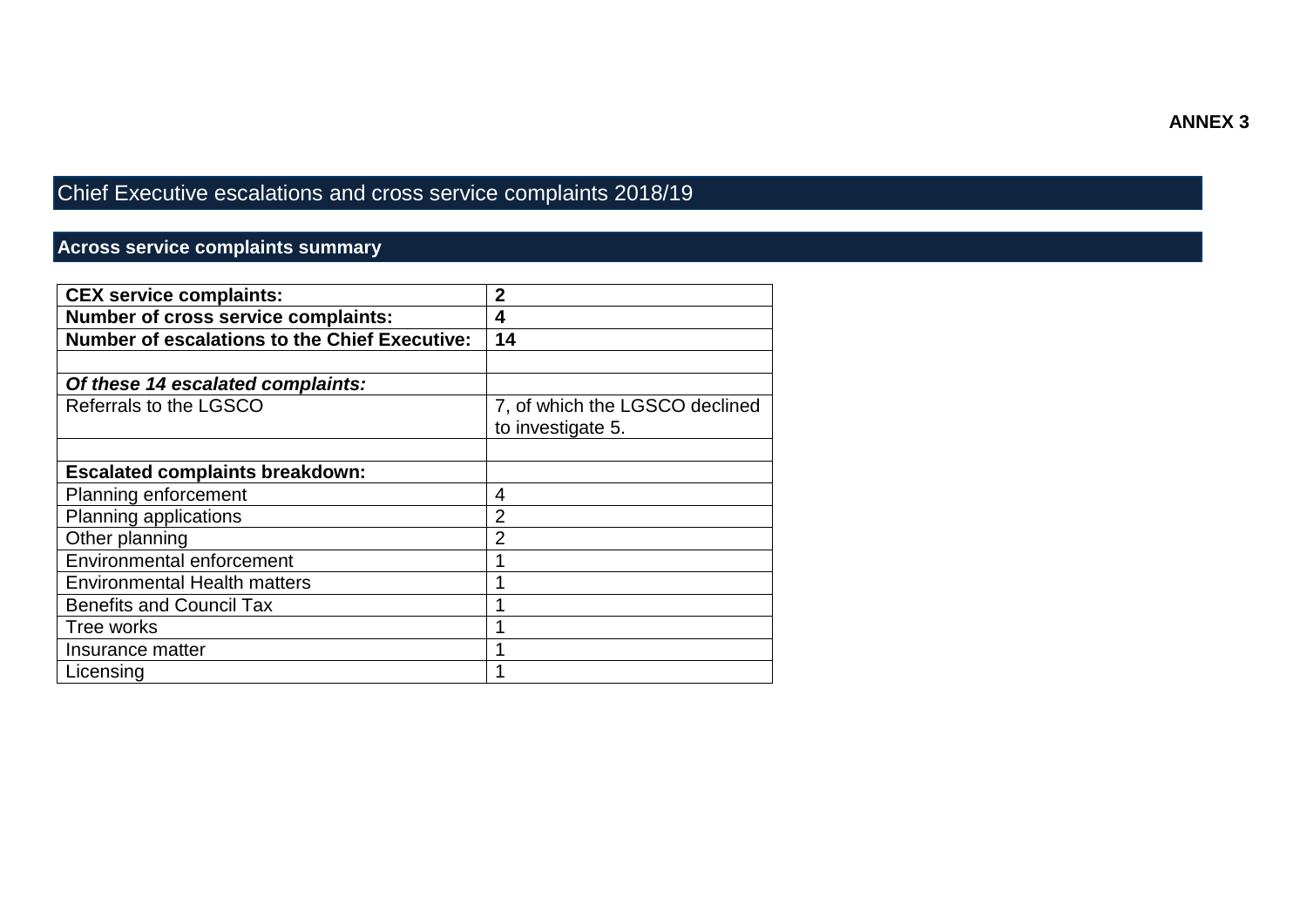## **CEX service complaints and/or cross service complaints**

| <b>Date</b> | <b>Subject Matter</b>                                                                                                                                                                                                                                                                                                                                                                                                                                                                                                                     | <b>Response</b>                                                                                                                                                                                                                                                                                                                                                                                                 | <b>Lessons</b><br><b>Learnt/Changes made</b> | Date of<br><b>Closure</b> |
|-------------|-------------------------------------------------------------------------------------------------------------------------------------------------------------------------------------------------------------------------------------------------------------------------------------------------------------------------------------------------------------------------------------------------------------------------------------------------------------------------------------------------------------------------------------------|-----------------------------------------------------------------------------------------------------------------------------------------------------------------------------------------------------------------------------------------------------------------------------------------------------------------------------------------------------------------------------------------------------------------|----------------------------------------------|---------------------------|
| 12 Nov 18   | <b>CEX complaint:</b><br>Complaint to CEX alleging that there<br>has been a "cover up" by the<br>Council and that the corporate<br>director has refused to cooperate<br>with them.<br>This is further to a complaint to<br>Planning and Building that the<br>sewer system feeding their property<br>has been severed and blocked off<br>by the occupiers of the property next<br>to theirs. Also alleged that the initial<br>survey undertaken by the P&B<br>department was incorrect and raised<br>queries regarding Council Tax relief. | Response from CEX reiterating that the<br>concerns regarding the sewage system<br>remain a civil matter. The corporate<br>director has met with, and had extensive<br>communication with the complainant and<br>there is no evidence of refusal to assist or<br>obstruction. The complainant has been<br>directed through the correct channels for<br>complaints and signposted to the<br>complaints procedure. |                                              | 29 Nov 18                 |
| 21 Mar 19   | <b>CEX complaint:</b><br>Complainant is unhappy that they<br>were sent Test Valley News via the<br>post, as they consider this to be a<br>waste of money and bad for the<br>environment. Particularly as they<br>have opted into e-billing for their<br>Council Tax bill.                                                                                                                                                                                                                                                                 | Email from Complaints and<br>Communications Officer to confirm that<br>the Council is looking at various options<br>and ways to digitalise communications<br>with residents, as part of an ongoing<br>wider strategy. Part of this will be looking<br>at how residents want to receive the<br>newsletter as well as considerations<br>around data protection and other factors.                                 |                                              | 26 Mar 19                 |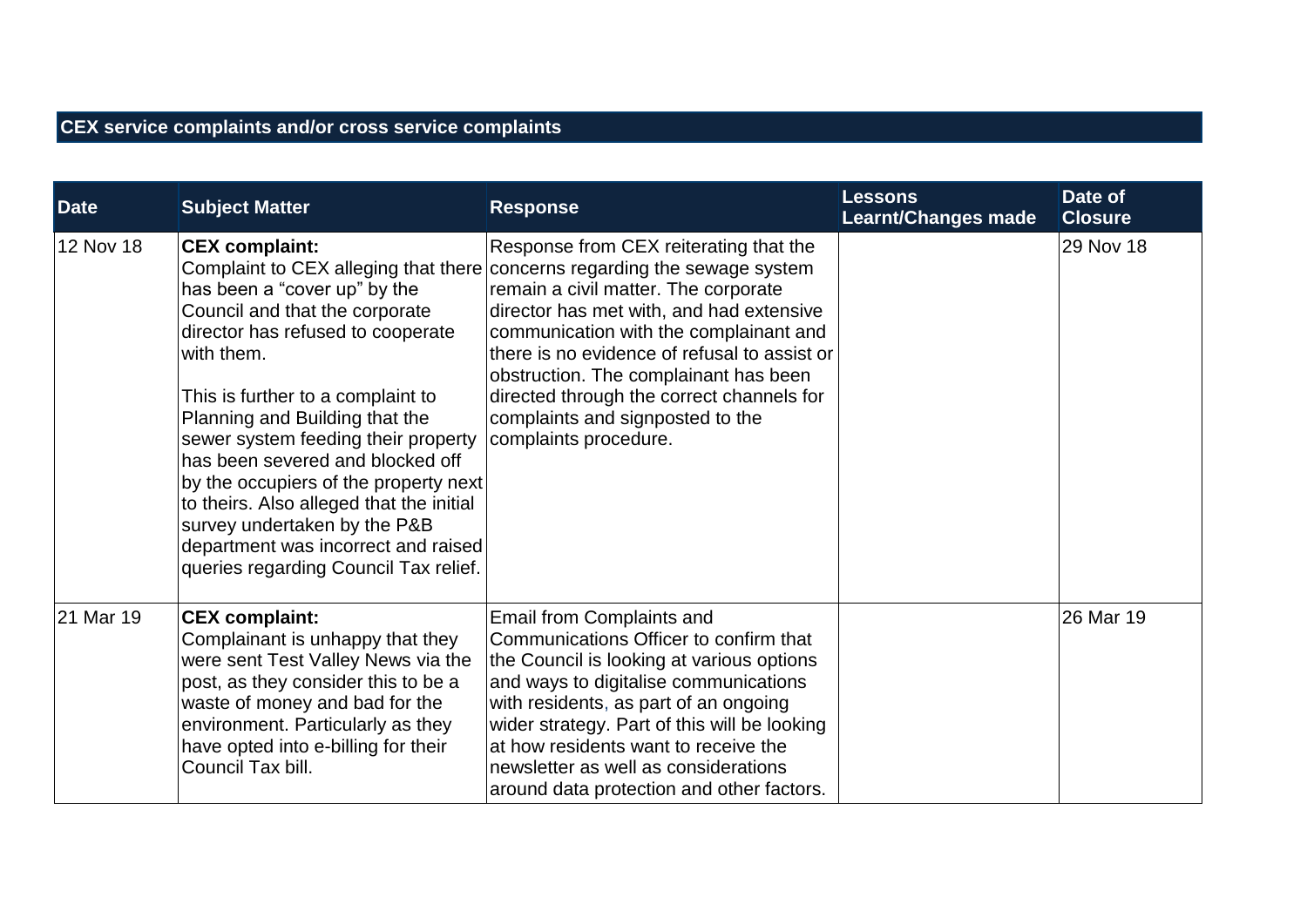| 18 Apr 18 | <b>Cross service complaint with</b><br><b>H&amp;EH and P&amp;B</b><br>Complainant had an issue with a<br>neighbour's tree branches<br>overhanging their car parking area,<br>causing sap and bird droppings to<br>fall on their car as well as falling<br>branches. They were advised by<br>Environmental Health that this was<br>a private dispute as the tree was on<br>private land. | Response from H&EH HoS to reiterate<br>that the problem described is not<br>actionable under the legislation referred<br>to (the Environmental Protection Act<br>1990). Also advised that as they had<br>concern regarding tree branches falling,<br>this has been raised with P&B tree team.<br>P&B advised that overall the tree appears<br>to be in fair condition, has obviously<br>received attention and does not require<br>any further work at this time. Response<br>from P&B HoS to complainant to confirm<br>this. |                                                                                                                                                       | 20 Apr 18 |
|-----------|-----------------------------------------------------------------------------------------------------------------------------------------------------------------------------------------------------------------------------------------------------------------------------------------------------------------------------------------------------------------------------------------|-------------------------------------------------------------------------------------------------------------------------------------------------------------------------------------------------------------------------------------------------------------------------------------------------------------------------------------------------------------------------------------------------------------------------------------------------------------------------------------------------------------------------------|-------------------------------------------------------------------------------------------------------------------------------------------------------|-----------|
| 22 May 18 | and CSU<br>Resident ordered a garden waste<br>bin online but nothing arrived after<br>10 working days. They are unhappy<br>with the lack of delivery date<br>information once item was paid for<br>and they felt the CSU officer's<br>attitude was not helpful when they<br>enquired about it.                                                                                          | <b>Cross service complaint with ENV</b> Unfortunately the bin had been delivered<br>to the wrong address. The matter has<br>now been corrected and the bin delivered address. CSU advisors<br>to the correct address.<br>The complaint was discussed with the<br>CSU advisor and the manager left a<br>voicemail for the resident apologising for<br>their experience and inviting them to<br>contact the manager again if they wished<br>to.                                                                                 | To ensure that deliveries<br>are made to the correct<br>reminded of the<br>importance of dealing<br>with complainants politely<br>and professionally. | 30 May 18 |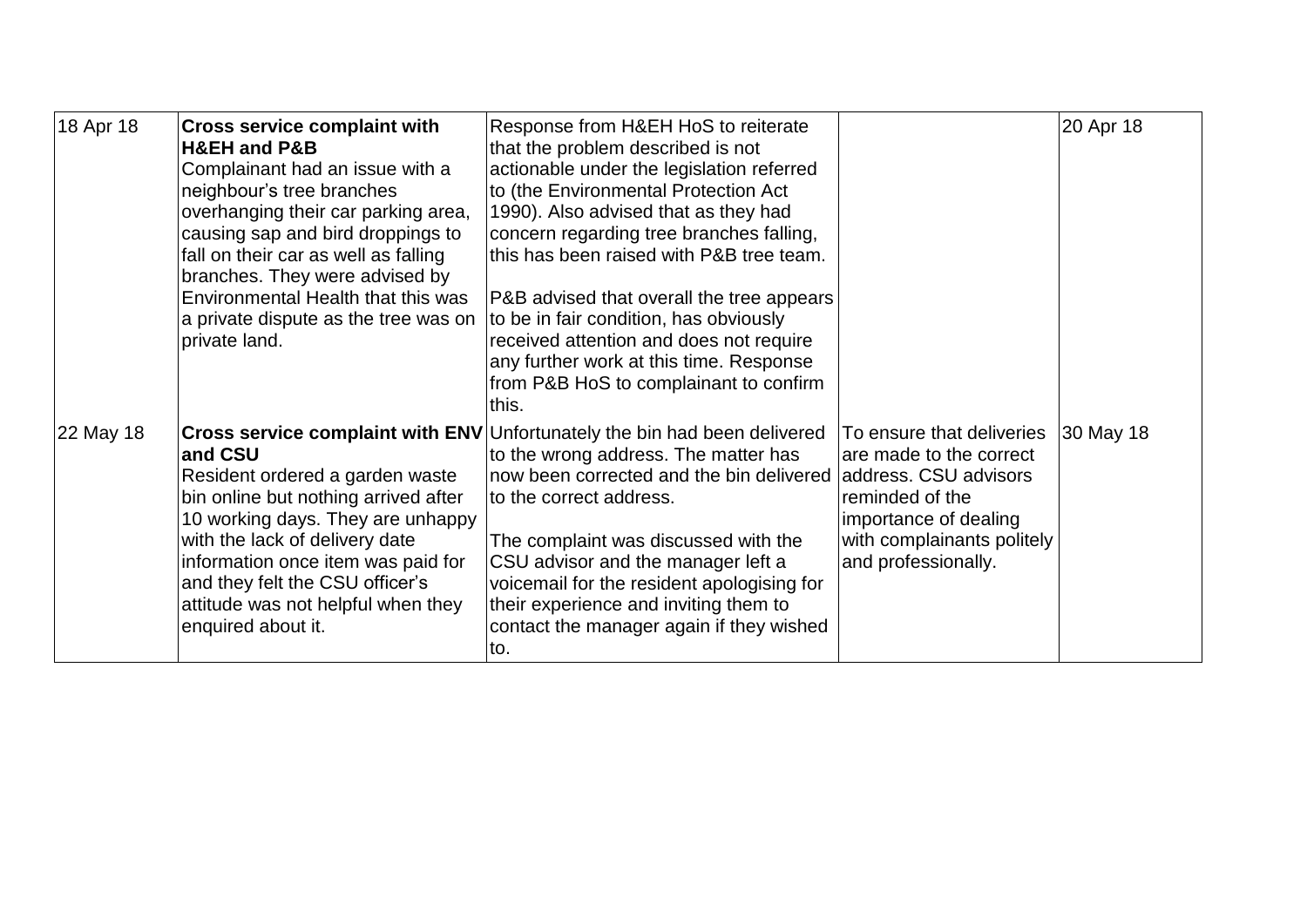| 4 Oct 18  | and HEH:<br>Resident is unhappy about "the<br>state of the High St in Andover due<br>to the mess created by the person<br>camped outside M&S." They are<br>also unhappy about antisocial<br>behaviour occurring in town.                                                                                                                                                                                                                                                                                                                       | <b>Cross service complaint with C&amp;L</b> Response from the HEH HoS, providing<br>clarification on what action the Council is<br>taking in these matters.                                                                                                                                                                                                                          |                                                                             | 11 Oct 18 |
|-----------|------------------------------------------------------------------------------------------------------------------------------------------------------------------------------------------------------------------------------------------------------------------------------------------------------------------------------------------------------------------------------------------------------------------------------------------------------------------------------------------------------------------------------------------------|--------------------------------------------------------------------------------------------------------------------------------------------------------------------------------------------------------------------------------------------------------------------------------------------------------------------------------------------------------------------------------------|-----------------------------------------------------------------------------|-----------|
| 29 Nov 18 | <b>Cross service complaint with C&amp;L</b> Response sent explaining that the<br>and HEH:<br>The resident is upset at the trees<br>being cut down behind their<br>property, which acted as a screen<br>from the industrial estates. They<br>now believe they will have<br>significant noise pollution and lack<br>of privacy from the industrial estate.<br>The complainant also previously<br>submitted a claim for alleged<br>damage to their white sofa due to<br>cat walking in fruit in garden from<br>the trees prior to them being cut. | Council's insurers are looking into the<br>damage to sofa.<br>An officer visited the site and responded<br>with clarification on why the work was<br>done, explaining that the elder tree<br>responds well to coppicing and will<br>regrow from the cut stump to fill the<br>space. The existing holly would also grow<br>into the available space. The boundary<br>hedge is intact. | To ensure residents are<br>informed of tree works<br>near their properties. | 17 Dec 19 |
|           |                                                                                                                                                                                                                                                                                                                                                                                                                                                                                                                                                |                                                                                                                                                                                                                                                                                                                                                                                      |                                                                             |           |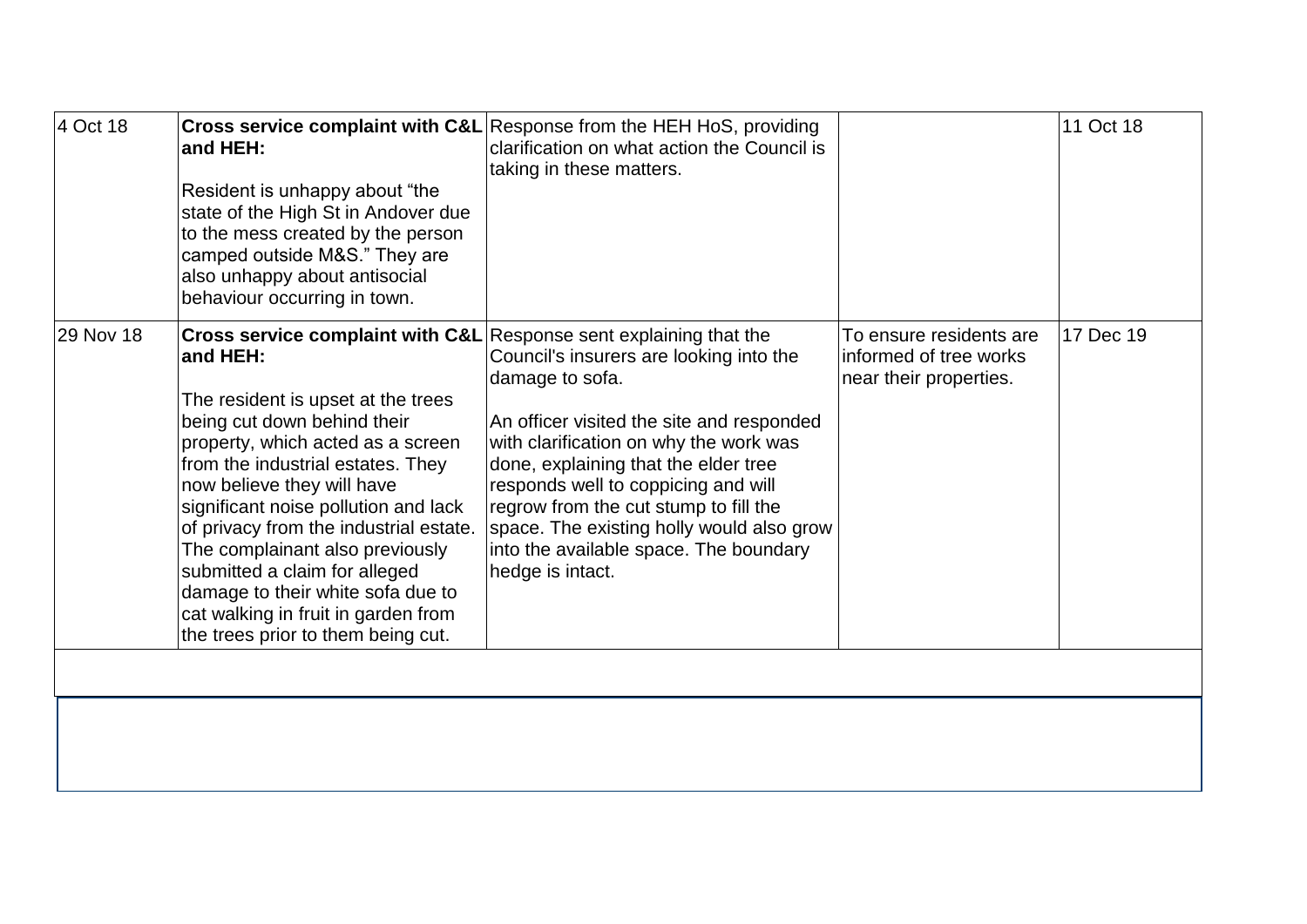### Complaints escalated to the Chief Executive

| <b>Date</b> | <b>Subject Matter</b>                                                                                                                                                                                                                                     | <b>Response</b>                                                                                                                                                                                                                                                                                               | <b>Lessons</b><br><b>Learnt/Changes made</b>                                                                  | Date of<br><b>Closure</b> |
|-------------|-----------------------------------------------------------------------------------------------------------------------------------------------------------------------------------------------------------------------------------------------------------|---------------------------------------------------------------------------------------------------------------------------------------------------------------------------------------------------------------------------------------------------------------------------------------------------------------|---------------------------------------------------------------------------------------------------------------|---------------------------|
| 20 Apr 18   | Multi-service complaint regarding<br>neighbour's tree causing damage to<br>their car with P&B element<br>escalated as complainant unhappy<br>with HoS response.                                                                                           | CEX response reiterating that the HoS<br>relied upon the expert advice of the<br>Council's arboriculturalist who has<br>inspected the tree in question. This does<br>not require works to be done to it and<br>therefore there is nothing further to add to<br>the previous response. Signposted to<br>LGSCO. | To be sensitive to the<br>difficulty of managing<br>expectations of the<br>public.                            | 20 Apr 18                 |
| 17 May 18   | Escalated complaint regarding the<br>Article 4 Direction over land at<br>Timsbury. The complainant is still<br>waiting for a response to the Subject<br>Access Request they submitted,<br>and does not agree with points<br>made in the stage 1 response. | Letter from Corporate Director in CEX<br>absence reiterating stage 1 response and<br>advising that the SAR is currently being<br>progressed. Email also sent from L&D<br>HoS to complainant to confirm.                                                                                                       |                                                                                                               | 6 Jun 18                  |
| 17 Jul 18   | Complaint escalated to CEX<br>regarding rodent activity and baiting.<br>The complainant believes the<br>source of the activity is stemming<br>from the neighbouring garden due to<br>the state of the gardens.                                            | CEX response clarifying no evidence that<br>this is the case and reiterating what has<br>previously been investigated.                                                                                                                                                                                        | To continue to do our<br>utmost to reconcile the<br>expectations of the<br>public with our legal<br>position. | 27 Jul 18                 |
| 19 Jul 18   | Escalated complaint regarding the<br>advice officers gave in response to<br>a P&B query.                                                                                                                                                                  | CEX response reiterating previous<br>clarification and that there had not been<br>incorrect advice given.                                                                                                                                                                                                     |                                                                                                               | 17 Aug 18                 |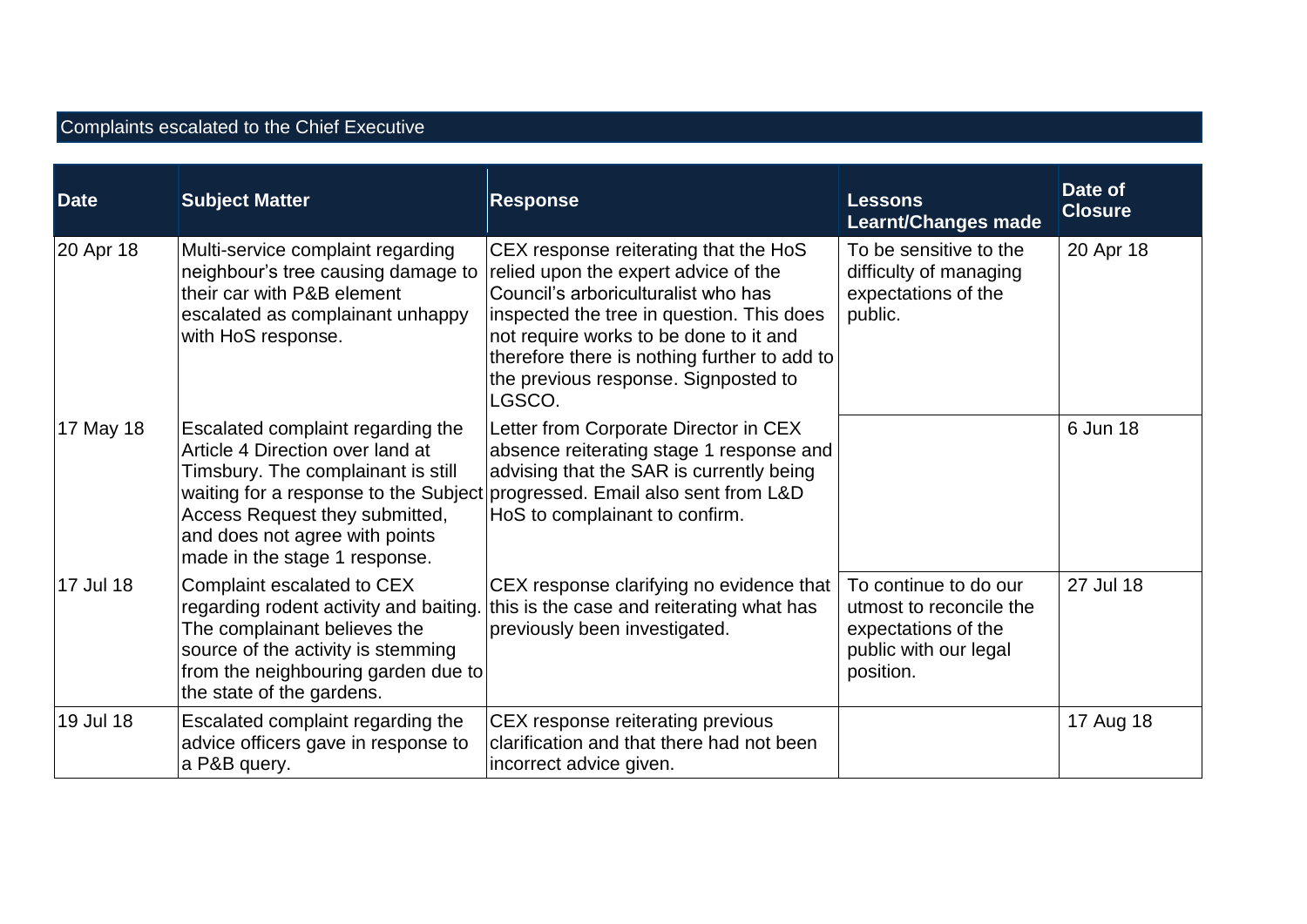| <b>Date</b> | <b>Subject Matter</b>                                                                                                                                                                                                              | <b>Response</b>                                                                                                                                                                                                                                                                                                                                                                                                                                | <b>Lessons</b><br><b>Learnt/Changes made</b>                                                                                                                                          | Date of<br><b>Closure</b> |
|-------------|------------------------------------------------------------------------------------------------------------------------------------------------------------------------------------------------------------------------------------|------------------------------------------------------------------------------------------------------------------------------------------------------------------------------------------------------------------------------------------------------------------------------------------------------------------------------------------------------------------------------------------------------------------------------------------------|---------------------------------------------------------------------------------------------------------------------------------------------------------------------------------------|---------------------------|
| 27 Jul 18   | Escalated complaint as resident is<br>unhappy with a conservation<br>enforcement matter.                                                                                                                                           | CEX letter reiterating clarification on<br>enforcement matter and that the officers<br>dealt with the breach correctly.                                                                                                                                                                                                                                                                                                                        |                                                                                                                                                                                       | 14 Aug 18                 |
| 17 Aug 18   | Escalated complaint regarding a<br>discrepancy in Council Tax and the<br>Benefits Officer who dealt with call,<br>who they believe was rude to them.<br>They do not believe the matter was<br>dealt with correctly by the manager. | Letter from CEX reiterating previous<br>apology from the manager, dated 16 Aug,<br>for any upset caused and that the matter<br>had been raised with the particular Officer<br>who tried to answer the Council Tax<br>Support query as best they could and that<br>this is now resolved.<br>Reiterated that the complaints procedure<br>had been followed correctly and the<br>Officer's Manager had dealt with the<br>complaint appropriately. |                                                                                                                                                                                       | 24 Aug 18                 |
| Sept 18     | Complaint regarding lack of<br>enforcement action against an<br>alleged breach concerning<br>hedgerow planting.                                                                                                                    | CEX response providing clarification and<br>detailing the previous action taken. The<br>council's approach is consistent with<br>advice from both the Landscape<br>Gardening Officer and the Royal<br>Horticultural Society, which advises<br>planting to be carried out in the planting<br>season, and is both reasonable and<br>proportionate.                                                                                               | To continue to do our<br>utmost to reconcile the<br>expectations of the<br>public with what the<br>Council considers to be<br>proportionate and<br>reasonable enforcement<br>actions. | 21 Sept 18                |
| 17 Oct 18   | Escalated complaint as the<br>complainant's private hire operator<br>license was refused. Complainant<br>also claims Licensing department                                                                                          | CEX investigated and responded<br>advising route to appeal and provided<br>clarification around confidentiality and<br>that there was no obstruction in following                                                                                                                                                                                                                                                                              | To reconcile the<br>expectations of the<br>public with the legally<br>prescribed procedures                                                                                           | 09 Nov 18                 |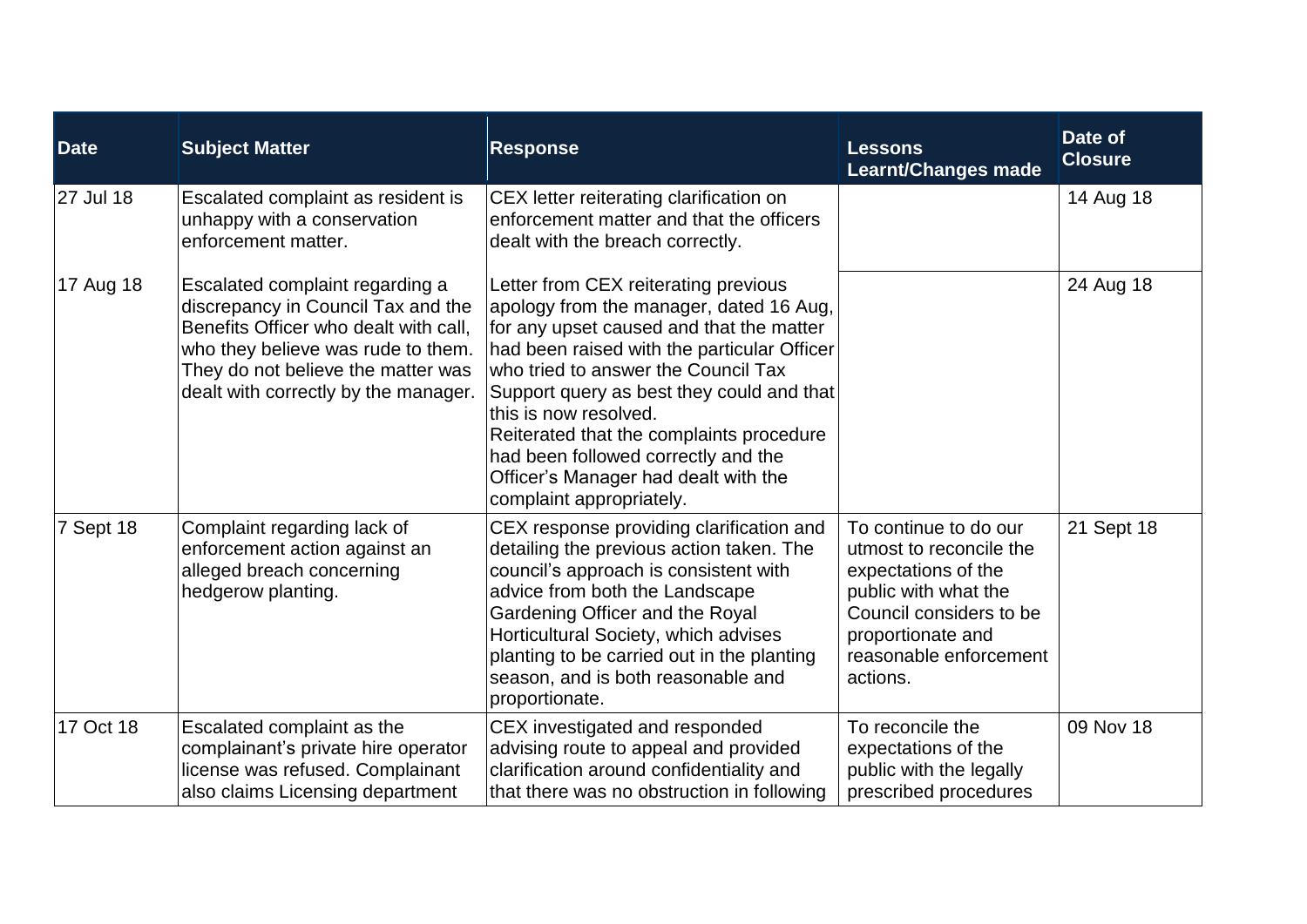| Date      | <b>Subject Matter</b>                                                                                                                          | <b>Response</b>                                                                                                                                                                                                                                                                                                                                                                                                                                                                                         | <b>Lessons</b><br><b>Learnt/Changes made</b> | Date of<br><b>Closure</b> |
|-----------|------------------------------------------------------------------------------------------------------------------------------------------------|---------------------------------------------------------------------------------------------------------------------------------------------------------------------------------------------------------------------------------------------------------------------------------------------------------------------------------------------------------------------------------------------------------------------------------------------------------------------------------------------------------|----------------------------------------------|---------------------------|
|           | has been obstructive and unhelpful<br>and also raised a further issue of<br>confidentiality.                                                   | the correct process.                                                                                                                                                                                                                                                                                                                                                                                                                                                                                    | followed for licensing<br>matters.           |                           |
| 8 Jan 19  | Escalated complaint alleging fly<br>tipping of soil near resident's<br>property as they remain unhappy<br>with the lack of enforcement action. | CEX response to advise that there was<br>insufficient evidence and reasons given<br>why it is not appropriate to proceed with<br>formal enforcement action at this time                                                                                                                                                                                                                                                                                                                                 |                                              | 24 Jan 19                 |
| 25 Jan 19 | Escalated complaint regarding the<br>A303 services being occupied in<br>breach of condition 7 and an<br>safety.                                | CEX response confirming that the breach<br>of control has been dealt with properly<br>and in accordance with National Planning<br>allegation that it is endangering road Guidance, taking the views of Highways<br>England fully into account.                                                                                                                                                                                                                                                          |                                              | 12 Feb 19                 |
|           | Second email as the complainant<br>remains unhappy with the CEX<br>response.                                                                   | Second response explaining that<br>Highways England remains in discussion<br>with the owners of the site to resolve the<br>outstanding issues, in order to enable the<br>access to be used without traffic<br>management in place. As the work<br>involves some work to the public<br>highway, it can only be undertaken within<br>the scope of a legal agreement between<br>the applicant and the Secretary of State<br>for Transport. For this reason, it is not<br>expedient for the Council to take |                                              |                           |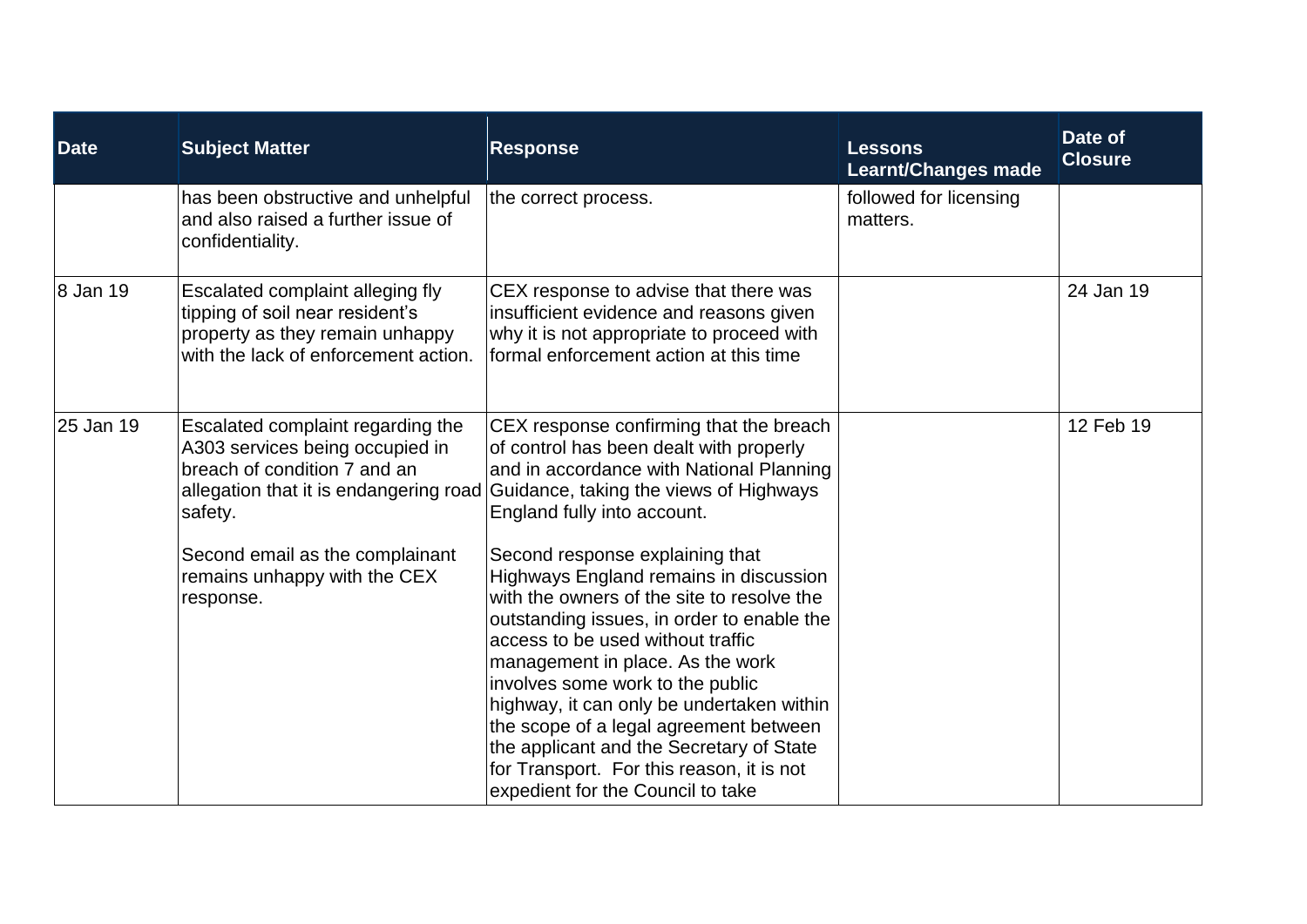| <b>Date</b> | <b>Subject Matter</b>                                                                                                                                                                          | <b>Response</b>                                                                                                                                                                                                                                                                                                                                                                                          | <b>Lessons</b><br><b>Learnt/Changes made</b> | Date of<br><b>Closure</b> |
|-------------|------------------------------------------------------------------------------------------------------------------------------------------------------------------------------------------------|----------------------------------------------------------------------------------------------------------------------------------------------------------------------------------------------------------------------------------------------------------------------------------------------------------------------------------------------------------------------------------------------------------|----------------------------------------------|---------------------------|
|             |                                                                                                                                                                                                | enforcement action.                                                                                                                                                                                                                                                                                                                                                                                      |                                              |                           |
| $6$ Feb 19  | Escalated complaint as they are<br>unhappy with the decision to<br>remove a Willow tree and would like<br>an explanation as to why requests<br>for contact prior to the works were<br>ignored. | CEX response apologising for the lack of<br>response to their latter correspondence.<br>CEX explained that the decision to fell the<br>tree was based on the judgment of a<br>professional arboriculturalist, taking into<br>account the species, position of the tree<br>and informed by the complaint of it<br>growing into to a private boundary and<br>the long term implications of this.           |                                              | 26 Feb 19                 |
| 22 Feb 19   | has failed to compensate for<br>considerable damage caused by a<br>tree falling.                                                                                                               | Escalated complaint that the Council CEX response advising that LGSCO will<br>not investigate a complaint until it has<br>completed the local authority's complaints<br>procedure. Email confirmed that the<br>complaint is premature, as the matter is<br>still with the Council's insurers and that<br>as the matter has now had a stage 2<br>response, the complainant can now<br>approach the LGSCO. | This is a current<br>insurance claim.        | 28 Feb 19                 |